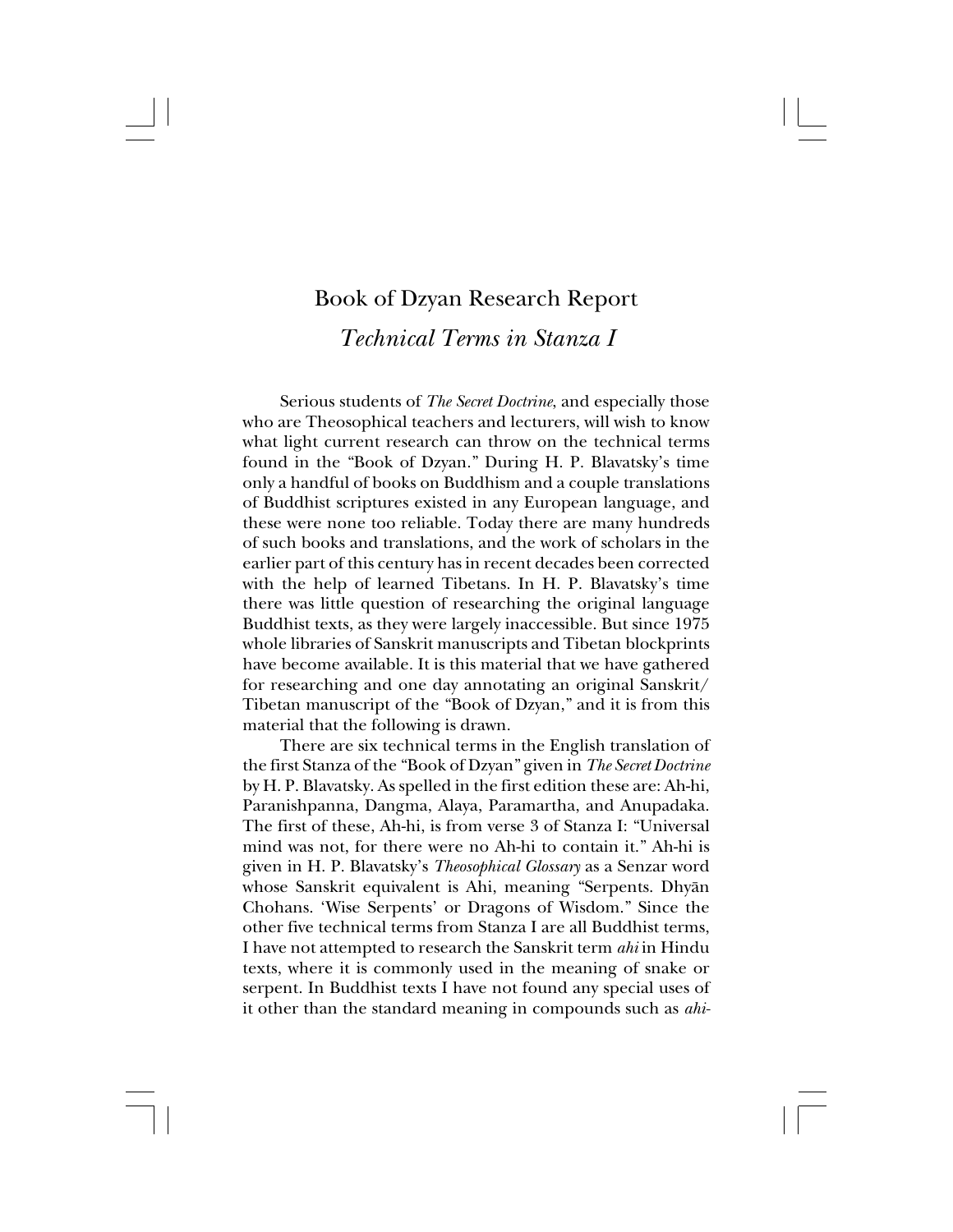*tundika*, "snake-charmer." But we may apply a rule for "ferreting" out the deep significance of the ancient Sanskrit nomenclature" given by T. Subba Row in his article, "The Twelve Signs of the Zodiac," namely, to "find the synonyms of the word used which have other meanings." A widely used synonym of *ahi* is *någa*, as in the name Någårjuna, famous for having received the *Praj∆å-påramitå* or "Perfection of Wisdom" scriptures from the Någas, the Serpents of Wisdom. The word *någa* has two primary meanings: serpent and elephant. The elephant has also been a symbol of wisdom, as depicted in Gaṇeśa, the elephant-headed Hindu god of wisdom, and as depicted in the dream of Queen Måyå, mother of the Buddha, where a white elephant entered her body just before she conceived. Most Buddhist Mahåyåna Sütras open with a stock formula giving some fourteen epithets of the group of arhats to whom the Buddha is about to give the teaching. The seventh of these epithets (*śrāvaka-gunas*) is *mahānågas*, "great serpents" or "great elephants." This may be seen in the various Perfection of Wisdom Sütras, the Lotus Sütra, the Vimalakîrti Sütra, the *Sukhåvatî-vyüha* or "Devachan" Sütra, etc. Thus this symbol is widely used to portray the recipients or receptacles of wisdom, as it also is in the Stanza, "Universal mind was not, for there were no Ah-hi to contain it."

The second technical term, "Paranishpanna," has a minor spelling error. The prefix *para-* should be *pari-*; thus it should be *parinishpanna*, or using standard diacriticals, *parinißpanna*. This is possibly due to H. P. Blavatsky's known habit of consulting Hindu colleagues to correct the spelling of Sanskrit terms and the fact that this term is little known in Hindu texts. While the term "paranishpanna" is not known at all, in either Hindu or Buddhist texts, the prefix *para-* is common, and so the word would have been considered theoretically possible. Note that it is spelled correctly at *The Secret Doctrine*, vol. I, p. 23. Another spelling error like this in *The Secret Doctrine* is "Paranirvana," which should be *parinirvana* (*parinirvåña*), as given correctly in *The Mahatma Letters*. *Parinißpanna* is found in verse 6 of Stanza I: "The seven sublime lords and the seven truths had ceased to be, and the Universe, the son of Necessity, was immersed in Paranishpanna, to be outbreathed by that which is and yet is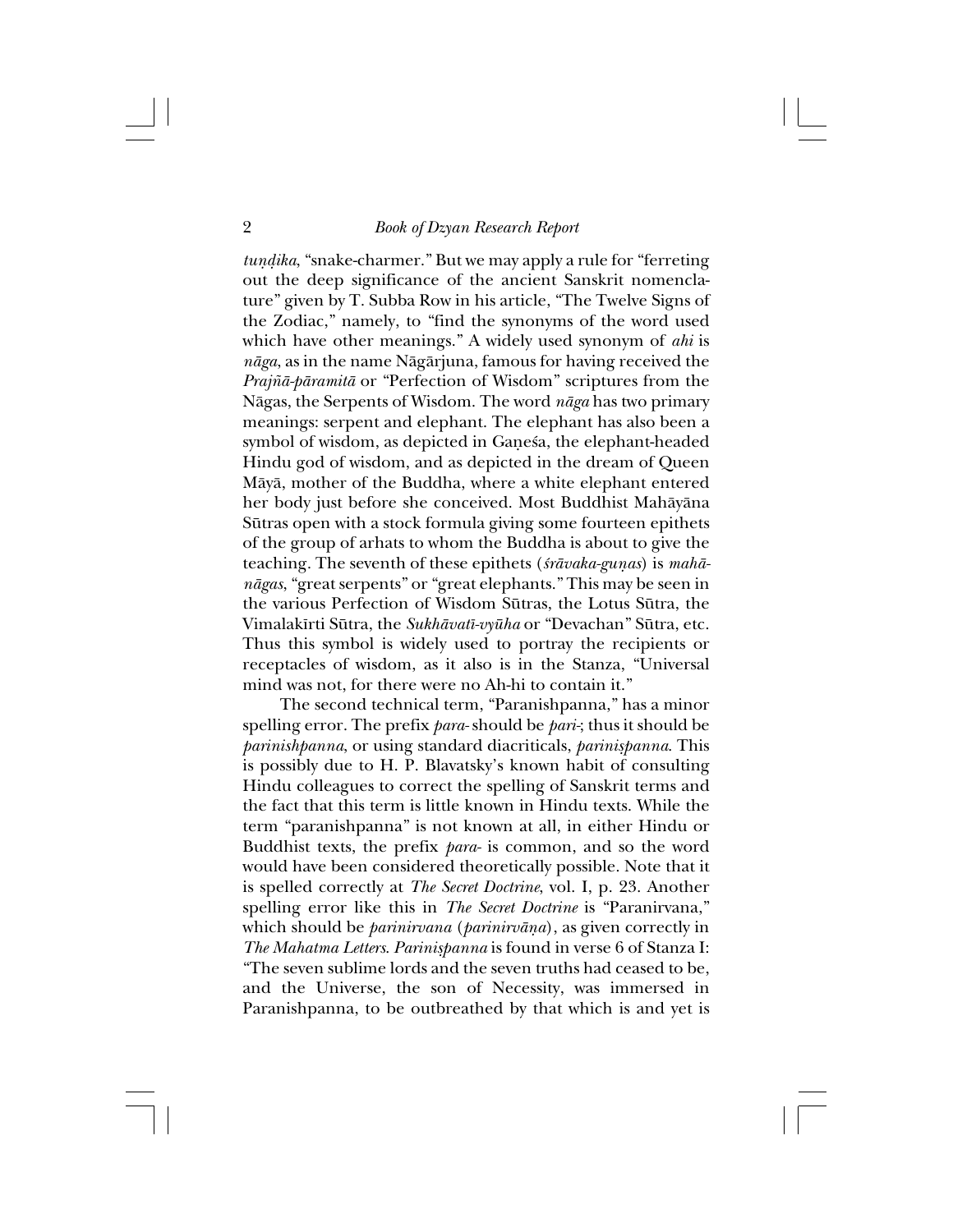not. Naught was." It is defined in the "Commentaries" portion of *The Secret Doctrine* (vol. I, p. 42) as "absolute perfection, Paranirvana [read: *parinirvåña*], which is Yong-Grüb [phonetic Tibetan, transliterated *yongs grub* or *yons grub*]." This meaning, "absolute perfection," is well enough attested in the Sanskrit Buddhist texts, but almost none of these were published when *The Secret Doctrine* was written. The only one I know of among those containing this term is F. Max Müller's 1883 edition of the *Sukhåvatî-vyüha*. Similarly, the standard Sanskrit dictionaries, such as Monier-Williams' and V. S. Apte's, were all compiled before the publication of any significant number of Buddhist texts. So for these Buddhist technical terms one must consult Franklin Edgerton's 1953 *Buddhist Hybrid Sanskrit Grammar and Dictionary*, and even this is far from complete, since few texts of Buddhist Tantra, the "Books of Kiu-te," were then available. Edgerton gives for *parinißpanna* the literal meaning as a past passive participle, "completely perfected." This agrees in sense with its use as a noun, "absolute perfection." It has a related application as one of the characteristic technical terms of the Yogacharya (*Yogacaryå*), or Yogachara (*Yogåcåra*), school of Buddhism. It is in this context that it is found on p. 48 of vol. I of *The Secret Doctrine*. *Parinißpanna* is, along with *paratantra*, the "dependent," and *parikalpita*, the "illusory," one of the three *svabhåvas*, "natures," or *lakßañas*, "characteristics," taught by the Yogåcåra school. This cardinal Yogåcåra doctrine could not be studied authoritatively until the first publication of a primary Yogåcåra sourcebook, which occurred in 1907. This was the *Mahåyåna-sütråla∫kåra*, "Ornament to the Mahåyåna Sütras." Although the Sanskrit edition was followed in 1911 by a French translation, it was not until 1992 that an English translation came out, by Surekha Vijay Limaye. This English translation, however, cannot be recommended, as it exemplifies the types of errors which students of even competent Indian Sanskritists fall into if not familiar with the special terminology of Buddhist texts. The *Mahåyåna-sütråla∫kåra* is one of five texts attributed by Tibetan tradition to Maitreya. The other primary Yogåcåra texts are by Āryāsaṅga and his younger brother Vasubandhu. The latter's brief *Vij∆apti-måtratå-siddhi-triµ≈ikå* in only thirty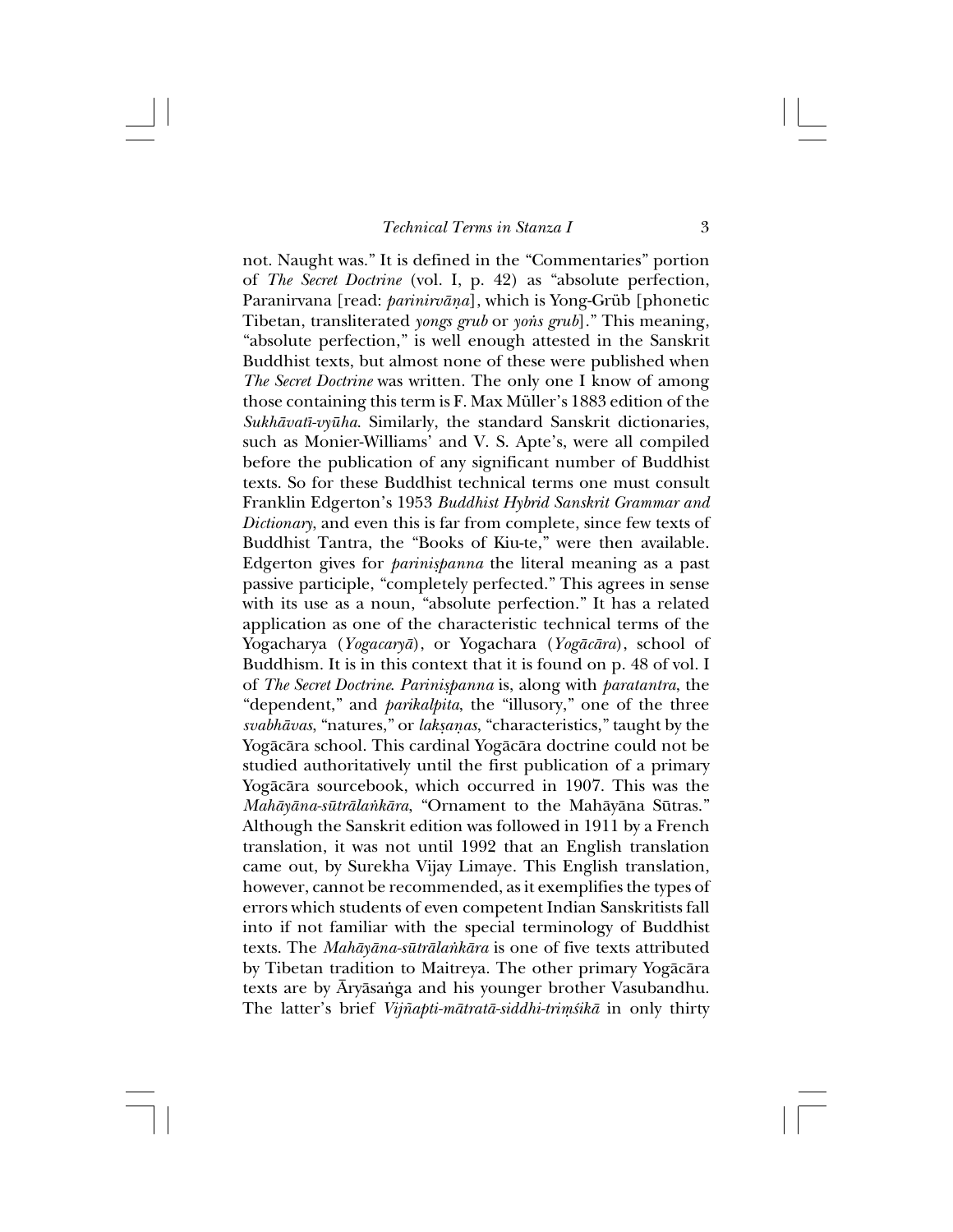verses is the nearest thing to a Yogåcåra catechism. Vasubandhu has also written a small treatise specifically on these three terms, the *Tri-svabhāva-nirde≤a*. The definitions found in these texts, however, have given rise to different opinions regarding their correct interpretation. Theosophical students when studying this material in English should know two things: (1) Translators and writers generally describe the Yogåcåra teachings as "Mind-Only," i.e., that the universe is nothing but mind, or consciousness. They are often unaware that there exists another and older tradition of interpretation, which holds that the Yogåcåra teachings are not a description of the universe as such, but rather, as the name implies, are an analysis of the universe in terms of consciousness for use in meditation practice. Both these traditions come to us through China, where Yogåcåra is still followed. The popular "Mind-Only" tradition comes from the late Indian commentator Dharmapåla through the Chinese translator Hsüan-tsang, while the other tradition comes from the older Indian commentator Sthiramati through the Chinese translator Paramårtha. (2) The majority of Tibetan exegetes also describe the Yogåcåra teachings as "Mind-Only," and then proceed to show that the Madhyamaka school gives the highest teachings and refutes the Yogåcåra school. They, too, are often unaware that there exists another tradition of interpretation in Tibet, the "Great Madhyamaka," which harmonizes the two schools. This tradition, brought out by the Jonangpa writer Dolpopa, teaches that the primary Yogåcåra authors Maitreya, Asanga, and Vasubandhu, as well as the primary Madhyamaka author Någårjuna, were all of the "Golden Age Tradition," and hence in agreement with each other. But the later Buddhist commentators who were not in on the "Golden Age Tradition" did not understand these authors correctly, and considered them as rivals. This teaching which shows how Madhyamaka and Yogåcåra are not mutually contradictory is, in my opinion, essential for a correct understanding of the Stanzas of Dzyan.

The third term is a Tibetan word written phonetically, Dangma, which may be transliterated dwangs-ma or dwans-ma, as correctly given by Boris de Zirkoff in *Blavatsky Collected Writings*, vol. 6, p. 113. It occurs first in verse 8 of stanza I: "Alone the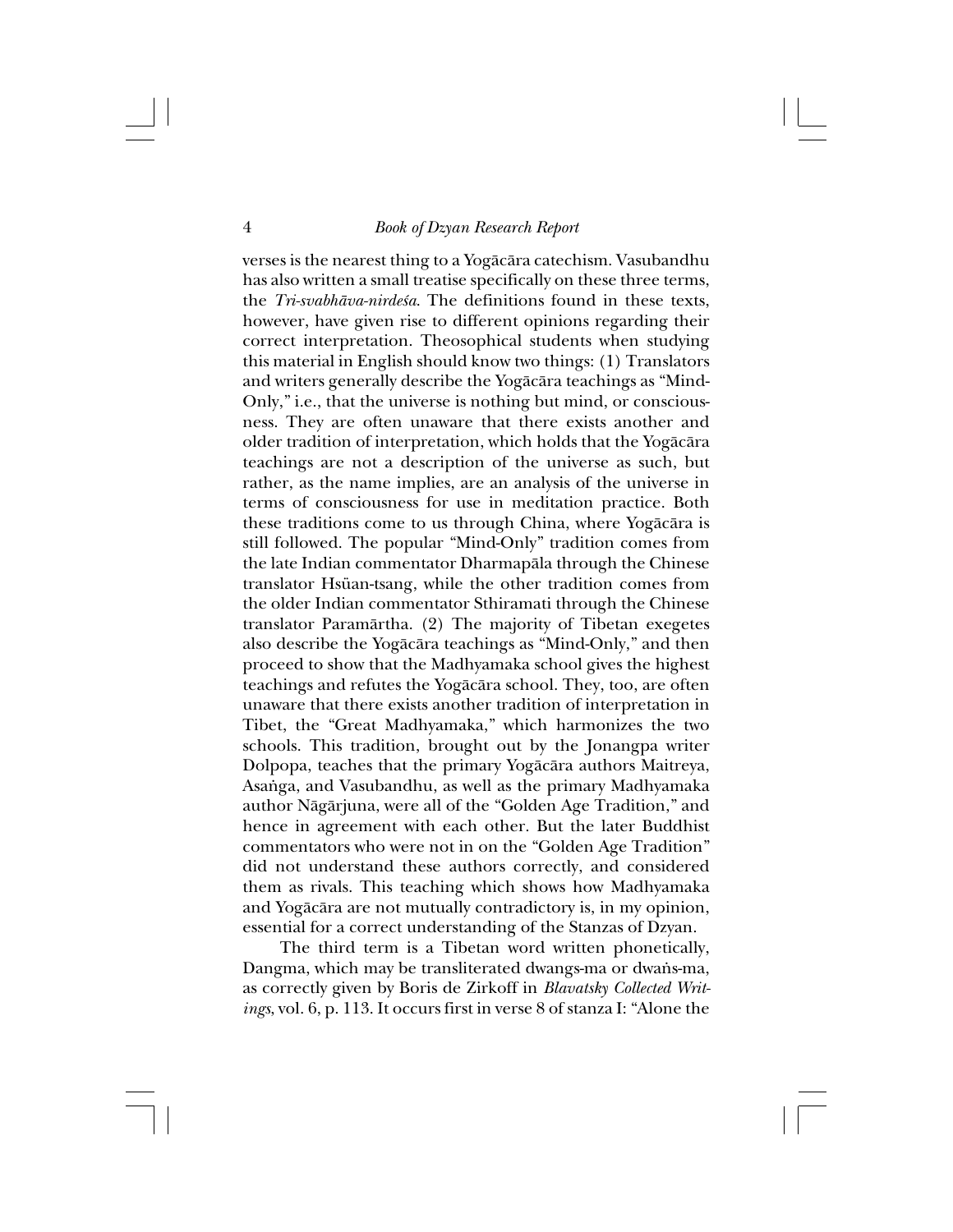one form of existence stretched boundless, infinite, causeless, in dreamless sleep; and life pulsated unconscious in universal space, throughout that all-presence which is sensed by the opened eye of the Dangma." Dangma is defined in a footnote on p. 46 of *The Secret Doctrine*, vol. I: "Dangma means a purified soul, one who has become a Jivanmukta, the highest adept, or rather a Mahatma so-called." Dangma is not a very common word in known Tibetan writings. The standard *Tibetan-English Dictionary* by Sarat Chandra Das gives only an obscure unrelated meaning of "juice," etc. (p. 617); but the earlier 1881 *Tibetan-English Dictionary* by H. A. Jäschke says this (p. 249): "'the spirit; the soul', a signification not found hitherto in any book, but acc. to a Lama's statement the word denotes a soul, when purified from every sin, and to be compared to a clear and limpid fluid, in which every heterogeneous matter has been precipitated." The *Tibetan-Sanskrit Dictionary* by Lokesh Chandra does not give it as a noun, but only as an adjective (meaning "clear") in a compound with *blo* (p. 1089) from the *Bhadra-kalpika Sütra*, Sanskrit *prasanna-buddhi*, so we cannot research it through its Sanskrit equivalent. The definitive new Tibetan-Tibetan Dictionary, the *Bod rgya tshig mdzod chen mo*, gives two basic meanings: *gtso-bo* and *gsal-ba*. The first, *gtso-bo*, is defined by Das in English as: self, soul; chief, lord, master. The second, *gsal-ba*, means: pure; clear. Though I do not think these sources shed any new light on the term Dangma, they do at least confirm the meaning given in *The Secret Doctrine*, "purified soul," of a rather rare word.

The remaining three terms are all from verse 9 of Stanza I: "But where was the Dangma when the Alaya of the universe was in Paramartha and the great wheel was Anupadaka?" The word *ålaya*, like *parinißpanna*, is one of the characteristic technical terms of the Yogåcåra school of Buddhism. And similarly, the standard Sanskrit dictionaries do not record its meaning as a Buddhist technical term, because the Yogåcåra sourcebooks were not yet published when these dictionaries were compiled. This has led some to question whether the term in the Stanzas should be *alaya* or *ålaya*, the former being taken as *a-laya*, or "non-dissolution." However, Blavatsky's comments on pp. 48-49 of *The Secret Doctrine*, vol. I, as well as in the *Theosophical Glossary*,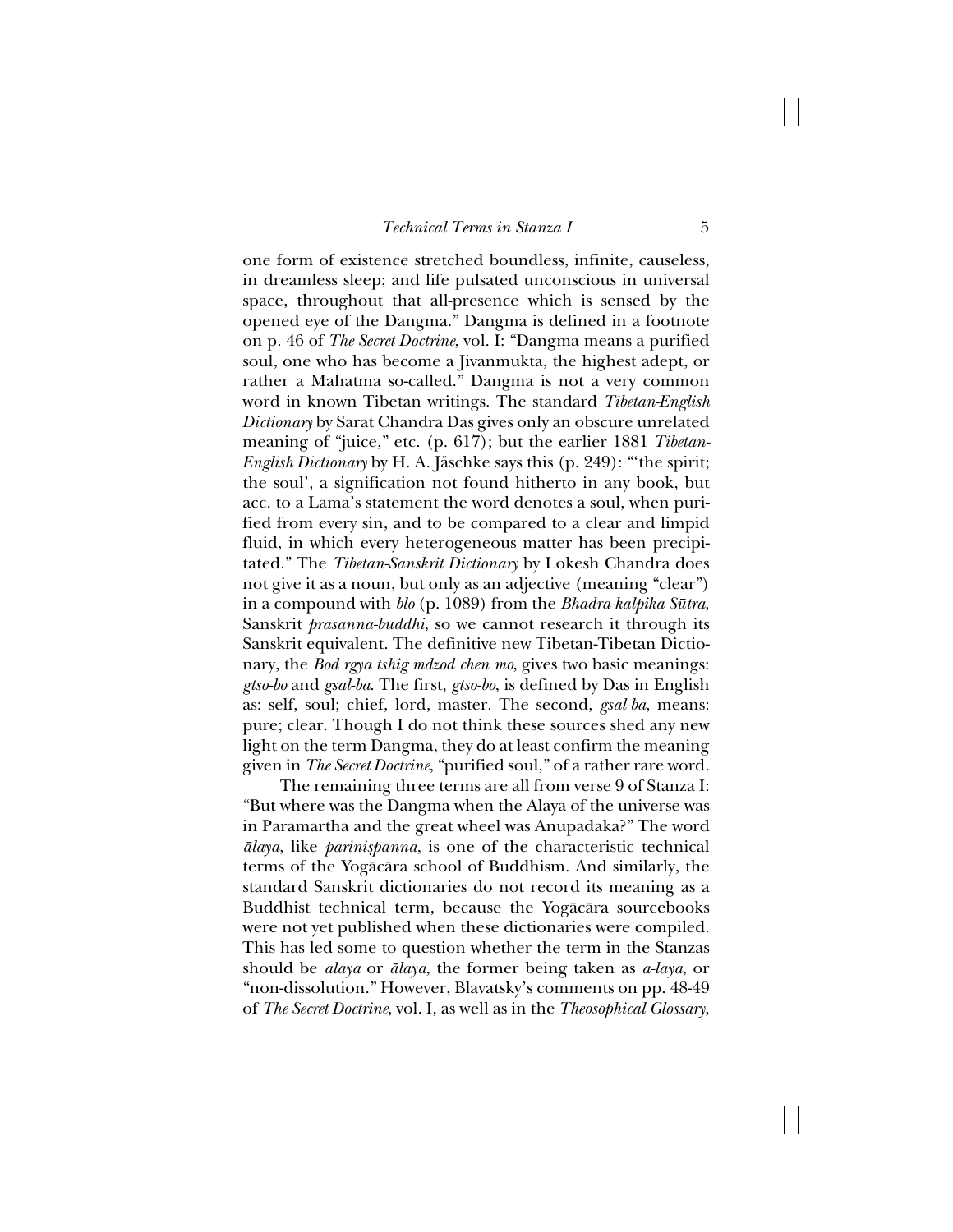"The name belongs to the Tibetan system of the contemplative *Mahåyåna* School," leave no doubt that *ålaya* is meant. Blavatsky defines *ålaya* as "Soul as the basis of all," "Anima Mundi," the "Soul of the World," the "Over-Soul" of Emerson, the "Universal Soul." As can be seen from the Buddhist texts now available, *ålaya* is short for *ålaya-vij∆åna*, which can be defined literally as the "storehouse consciousness." This is the eighth and highest consciousness posited by the Yogåcåra school, where it is indeed understood to be the universal consciousness, or "soul," as the basis of all. A primary Buddhist sütra on *ålaya-vij∆åna* is the *La∫kåvatåra Sütra*, which has been translated into English in 1932 by D. T. Suzuki. The primary Yogåcåra sourcebook on  $\bar{a}$ *laya-vijñāna* is Asanga's *Mahāyāna-samgraha*. This has been translated into French by Étienne Lamotte in 1938-39, and into English by John P. Keenan in 1993 under the title, *Summary of the Great Vehicle*. In this translation all technical terms have been translated into English, but the original terms have not been retained in parentheses following their translation. Thus when reading about the container consciousness, one must know that it is the *ålaya-vij∆åna*. In Sanskrit, *ålaya-vij∆åna* has a full range of connotations; in English, container consciousness has none, and practically no meaning. To me, this type of translation takes a lucid and incisive text by one of the greatest spiritual teachers of all time, and reduces it to pablum. A much superior type of translation is found in an important text on *ālaya-vijñāna* by Tsong-kha-pa, translated by Gareth Sparham in 1993 under the title, *Ocean of Eloquence: Tsong kha pa's Commentary on the Yogåcåra Doctrine of Mind*. A major two-volume study of *ālaya-vijñāna* by Lambert Schmithausen, one of the leading Yogåcåra scholars today, was published in 1987 as *Ålaya-vij∆åna: On the Origin and the Early Development of a Central Concept of Yogåcåra Philosophy*. All these works may profitably be consulted by Theosophical students wishing to study further the *ālaya-vijñāna*, perhaps the most important and distinctive Yogåcåra doctrine.

The fifth technical term is Paramartha. Like *ålaya* is for the Yogåcåra school, so *paramårtha* is for the Madhyamaka school, one of its most important and distinctive doctrines. And as stated in *The Secret Doctrine*, vol. I, p. 48: "The two terms 'Alaya'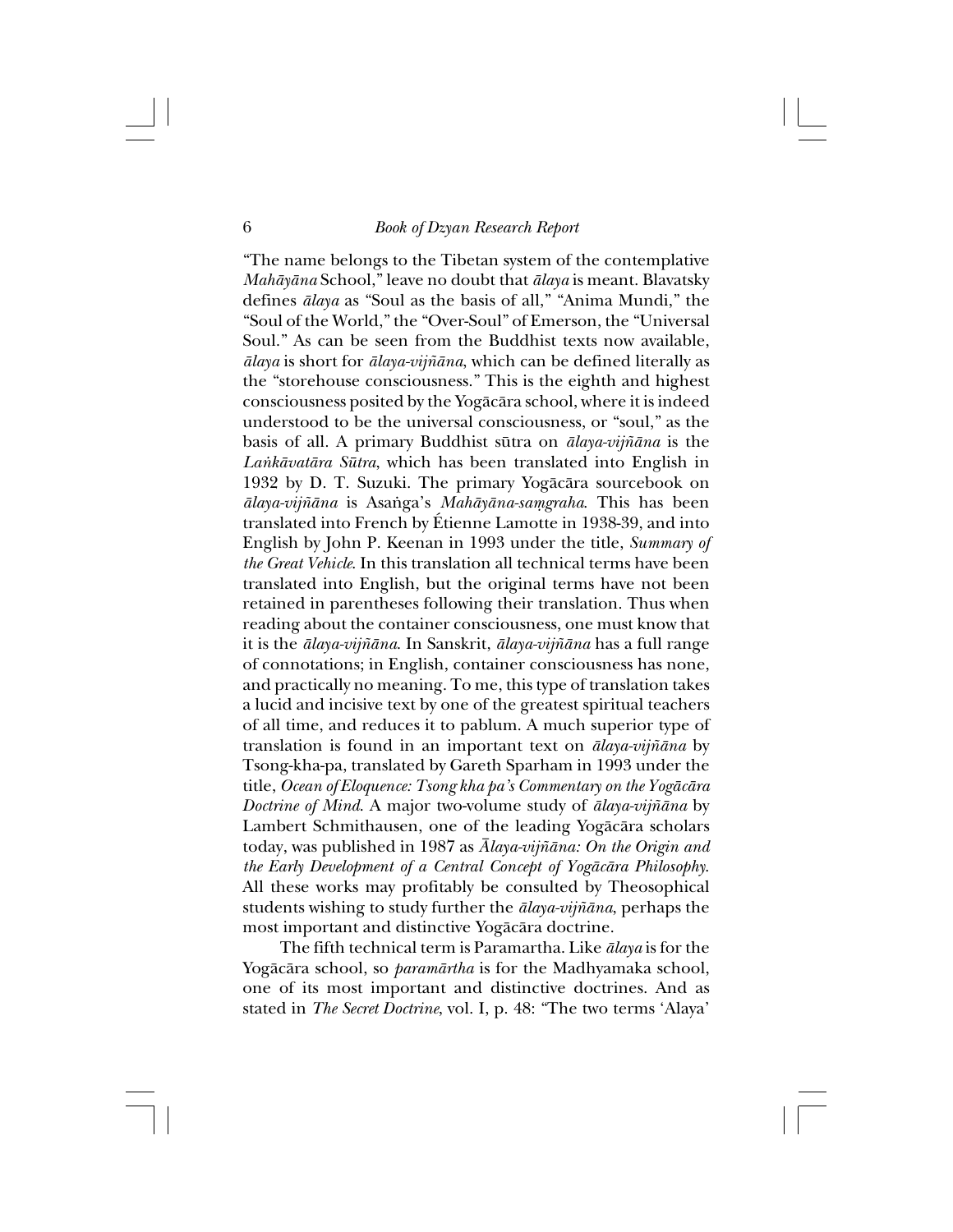and 'Paramårtha' have been the causes of dividing schools and splitting the truth into more different aspects than any other mystic terms." *Paramårtha* is there defined (p. 47) as "Absolute Being and Consciousness which are Absolute Non-Being and Unconsciousness," and in the *Theosophical Glossary* as "absolute existence." The Madhyamaka school teaches two truths: the absolute truth, or *paramårtha-satya*, and the conventional truth, or *samvrti-satya*. The reason for this is compassion. If the absolute truth is the ultimate emptiness (*≈ünyatå*) of everything, if therefore nobody is ultimately real, what is the need for compassion? This is answered by the teaching of the conventional truth; and indeed the Tibetan Buddhists, who virtually all accept this teaching, are probably the most compassionate group of people on the planet. While Någårjuna is the primary Madhyamaka author, he has no work specifically on the two truths. But a later Indian Madhyamaka writer does, and this has been translated by David Malcolm Eckel in 1987 under the title, *Jñānagarbha's Commentary on the Distinction Between the Two Truths*. A study drawing on Tibetan Gelugpa sources is Guy Newland's 1992 *The Two Truths*. This doctrine is as important to Theosophists as to Buddhists, because it provides modern rational humanity with an intellectually satisfying reason for compassion.

The sixth and last term is Anupadaka. Just as the previous two terms have been the causes of disputes in Buddhism, so this term has been the cause of dispute in Theosophy. The facts about to be presented should theoretically put this dispute to rest, but only time will tell; time and the discovery of a Sanskrit manuscript of the "Book of Dzyan." The story of this term is the story of error compounded on error. It all started around 1828 with the first access by westerners to Sanskrit Buddhist texts, thanks to the efforts of B. H. Hodgson in Nepal. Hodgson had made contact with one of the last Buddhist Sanskrit pandits in Nepal, and convinced him to provide abstracts as well as the original texts of Buddhism. He sent the texts to Paris, London, and Calcutta, and published articles based on the abstracts, which were later collected into a book, *Essays on the Languages, Literature, and Religion of Nepal and Tibet*. In one of his articles published in *Asiatic Researches*, vol. 16, 1828, on p. 440, appears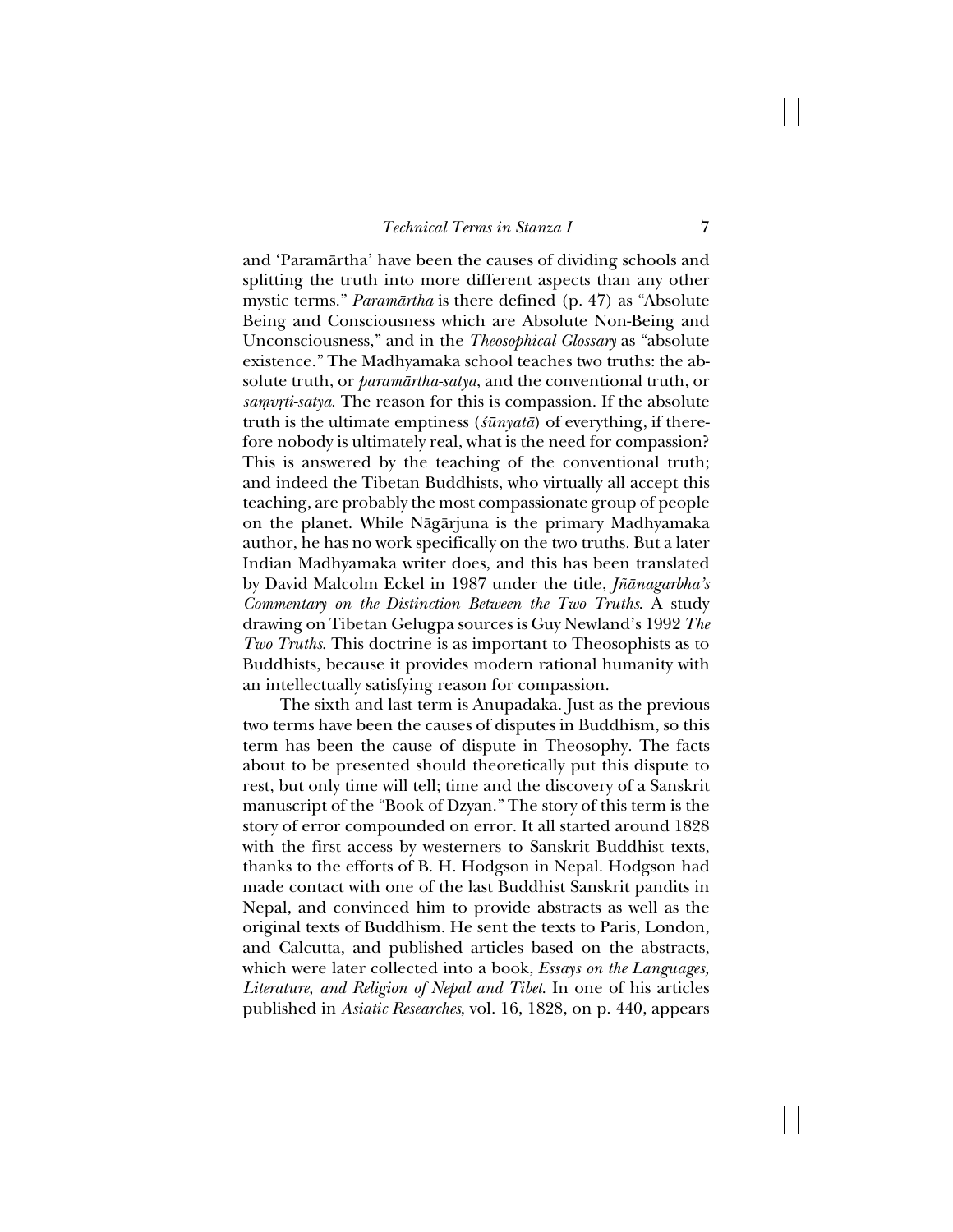the term *anupapådaka*. Research carried on in these Sanskrit Buddhist texts by Franklin Edgerton, culminating in his 1953 *Buddhist Hybrid Sanskrit Grammar and Dictionary*, shows that no such term exists there, but only the two forms *aupapåduka* and *upapåduka*. So Hodgson's *anupapådaka* is apparently the result of either he misreading the abstracts of his pandit, or of a typesetter misreading Hodgson's handwriting. Then from here the incorrect *anupapådaka* was miscopied as *anupadaka* in Emil Schlagintweit's 1863 *Buddhism in Tibet*. This latter work was used extensively by H. P. Blavatsky, as it was the only book on Tibetan Buddhism then in existence. Many of her comments on verse 9 of Stanza I, and most of her spellings of Tibetan and Sanskrit Buddhist terms, are found in this book. May we here recall the "plagiarism" charges concerning Mahatma K.H., and his reply in *The Mahatma Letters* (3rd ed., p. 358): "When you write upon some subject you surround yourself with books of references etc.: when we write upon something the Western opinion about which is unknown to us, we surround ourselves with hundreds of paras: upon this particular topic from dozens of different works—impressed upon the Akasa. What wonder then, that not only a chela entrusted with the work and innocent of any knowledge of the meaning of plagiarism, but even myself—should use occasionally a whole sentence already existent, applying it only to another—our own idea? I have told you of this before and it is no fault of mine if your friends and enemies will not remain satisfied with the explanation." In this way the doubly erroneous *anupadaka* entered *The Secret Doctrine*. But the story is not over yet. M. Monier-Williams also copied the incorrect *anupapådaka* from Hodgson for use in his *Sanskrit-English Dictionary*, p. 34, as may be seen from his definition which is taken straight from Hodgson, and the fact that no other sources for this term are given. Thus *anupapådaka* may now be found in an authoritative dictionary, though of course *anupadaka* (or *anupådaka*) is not. This, in conjunction with Blavatsky's listing in the *Theosophical Glossary*: "Anupådaka (Sk.). Anupapådaka, also Aupapåduka," has led some Theosophists to believe that *anupapådaka* is the correct form of *anupadaka* (or *anupådaka*). But as just shown, both these terms are the result of error. The last spelling given